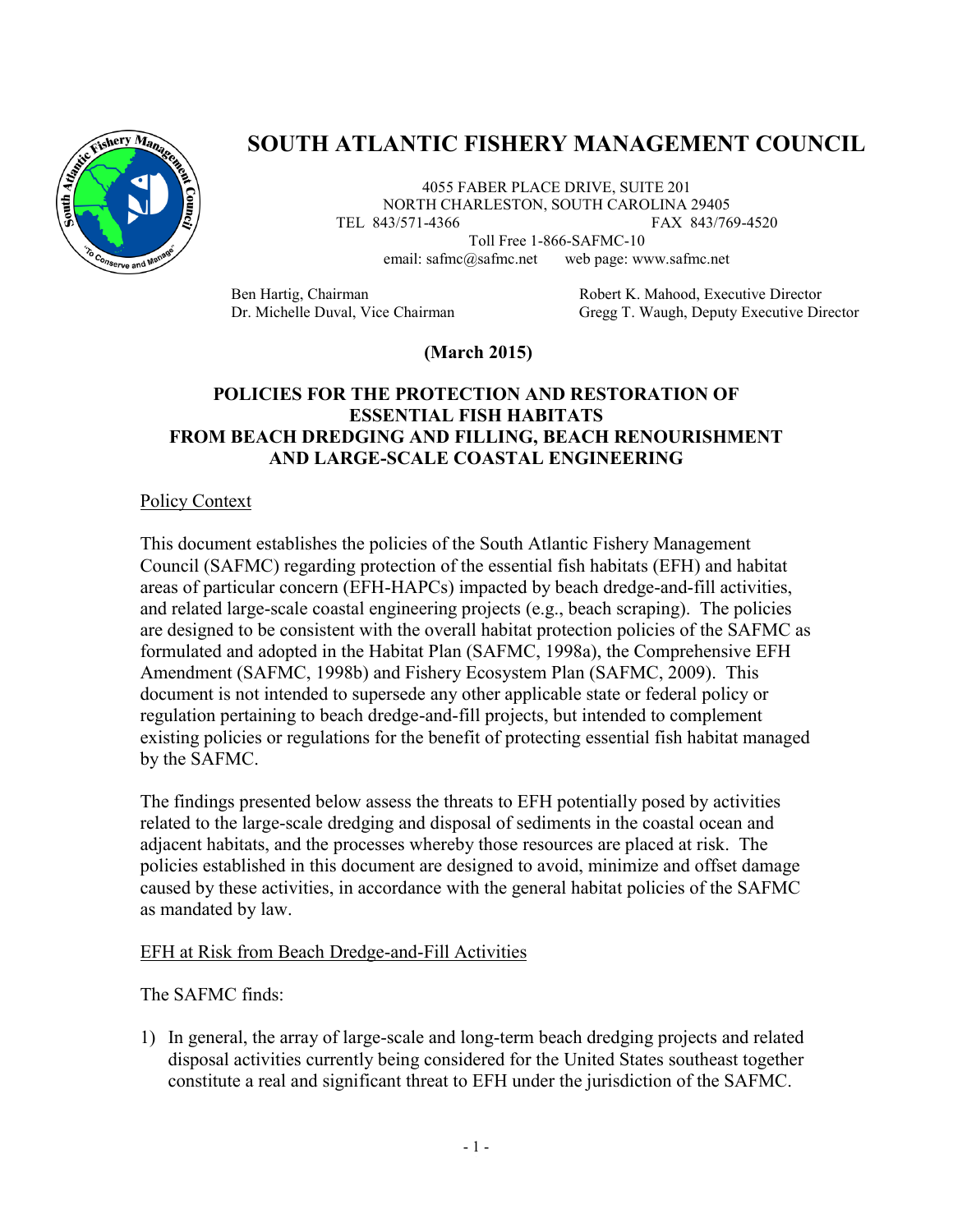- 2) The cumulative effects of these projects have not been adequately assessed, including impacts on public trust marine and estuarine resources, use of public trust beaches, public access, state and federally protected species, state and federally designated habitat areas, SAFMC-designated EFH and EFH-HAPCs.
- 3) Individual beach dredge-and-fill projects and related large-scale coastal engineering activities rarely provide adequate impact assessments or consideration of potential damage to fishery resources under state and federal management. Historically, emphasis has been placed on the logistics of dredging and economics, with environmental considerations dominated by compliance with the Endangered Species Act for sea turtles, piping plovers and other listed organisms. Less emphasis has been placed on the hundreds of other species affected, many with direct and significant fishery value.
- 4) Opportunities to avoid or minimize impacts of beach dredge-and-fill activities on fishery resources, and mitigation for unavoidable impacts have rarely been proposed or implemented. Monitoring is rarely adequate to develop statistically appropriate impact evaluations.
- 5) Large-scale beach dredge-and-fill activities have the potential to impact a variety of habitats across the shelf, including:
	- a) waters and benthic habitats in and near the dredging sites
	- b) waters between dredging and filling sites
	- c) waters and benthic habitats in and near the fill sites, and
	- d) waters and benthic habitats potentially affected as sediments move subsequent to deposition in fill areas.
- 6) Certain nearshore habitats are particularly important to the long-term viability of commercial and recreational fisheries under SAFMC management, and potentially threatened by large-scale, long-term or frequent disturbance by dredging and filling:
	- a) the swash and surf zones and beach-associated bars
	- b) subtidal soft-sediment topographic features
	- c) nearshore and offshore coral reefs, hardbottom, and worm reefs
	- d) inlets
	- e) Submerged Aquatic Vegetation (SAV)
- 7) Large sections of South Atlantic waters potentially affected by these projects, both individually and collectively, have been identified as EFH or EFH-HAPC by the SAFMC**,** Mid-Atlantic Fishery Management Council (MAFMC), and National Marine Fisheries Service - Highly Migratory Species (HMS). Potentially Affected species and their EFH under federal management include (SAFMC, 1998b):
	- a) summer flounder (various nearshore waters, including the surf zone and inlets; certain offshore waters)
	- b) bluefish (various nearshore waters, including the surf zone and inlets)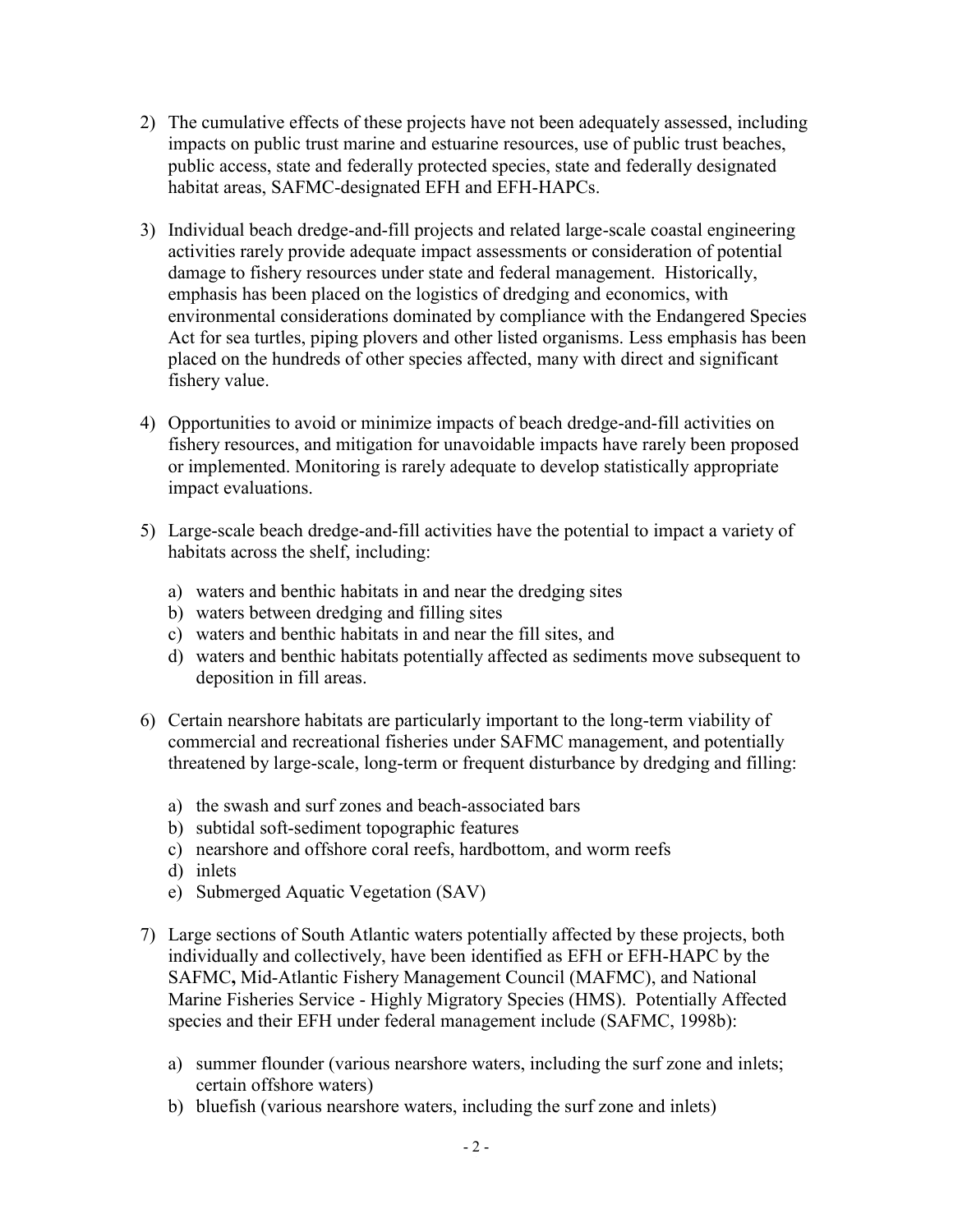- c) many snapper and grouper species (live hardbottom from shore to 600 feet, and for estuarine-dependent species [e.g., gag grouper and gray snapper] – unconsolidated bottoms and live hardbottoms to the 100 foot contour).
- d) black sea bass (various nearshore waters, including unconsolidated bottom and live hardbottom to 100 feet, and hardbottoms to 600 feet)
- e) penaeid shrimp (offshore habitats used for spawning and growth to maturity, and waters connecting to inshore nursery areas, including the surf zone and inlets)
- f) coastal migratory pelagics [e.g., king mackerel, Spanish mackerel] (sandy shoals of capes and bars, barrier island ocean-side waters from the surf zone to the shelf break inshore of the Gulf Stream; all coastal inlets)
- g) corals of various types (hard substrates and muddy, silt bottoms from the subtidal to the shelf break)
- h) areas identified as EFH for Highly Migratory Species (HMS) managed by the Secretary of Commerce (e.g., sharks: inlets and nearshore waters, including pupping and nursery grounds)

In addition, numerous species of crustaceans, mollusks, and annelids that are not directly managed, but form the critical prey base for most managed species, are killed or otherwise directly or indirectly affected by large dredge-and-fill projects (Greene, 2002).

- 8) Beach dredge-and-fill projects also potentially threaten important habitats for anadromous species under federal, interstate and state management (in particular, inlets and offshore overwintering grounds), as well as essential overwintering grounds and other critical habitats for weakfish and other species managed by the Atlantic States Marine Fisheries Commission (ASMFC) and the states.
- 9) Many of the habitats potentially affected by these projects have been identified as EFH-HAPCs by the SAFMC. The specific fishery management plan is provided in parentheses:
	- a) all nearshore hardbottom areas (SAFMC, snapper grouper).
	- b) all coastal inlets (SAFMC, penaeid shrimps, and snapper grouper).
	- c) near-shore spawning sites (SAFMC, penaeid shrimp).
	- d) benthic *Sargassum* (SAFMC, snapper grouper).
	- e) from shore to the ends of the sandy shoals of Cape Lookout, Cape Fear, and Cape Hatteras, North Carolina; Hurl Rocks, South Carolina; *Phragmatopora* (worm reefs) reefs off the central coast of Florida and nearshore hardbottom south of Cape Canaveral (SAFMC, coastal migratory pelagics).
	- f) Atlantic coast estuaries with high numbers of Spanish mackerel and cobia from ELMR, to include Bogue Sound, New River, North Carolina; Broad River, South Carolina (SAFMC, coastal migratory pelagics).
	- g) Florida Bay, Biscayne Bay, Card Sound, and coral hardbottom habitat from Jupiter Inlet through the Dry Tortugas, Florida (SAFMC, Spiny Lobster)
	- h) Hurl Rocks (South Carolina), The *Phragmatopoma* (worm reefs) off central east coast of Florida, nearshore (0-4 meters; 0-12 feet) hardbottom off the east coast of Florida from Cape Canaveral to Broward County; offshore (5-30 meters; 15-90 feet) hardbottom off the east coast of Florida from Palm Beach County to Fowey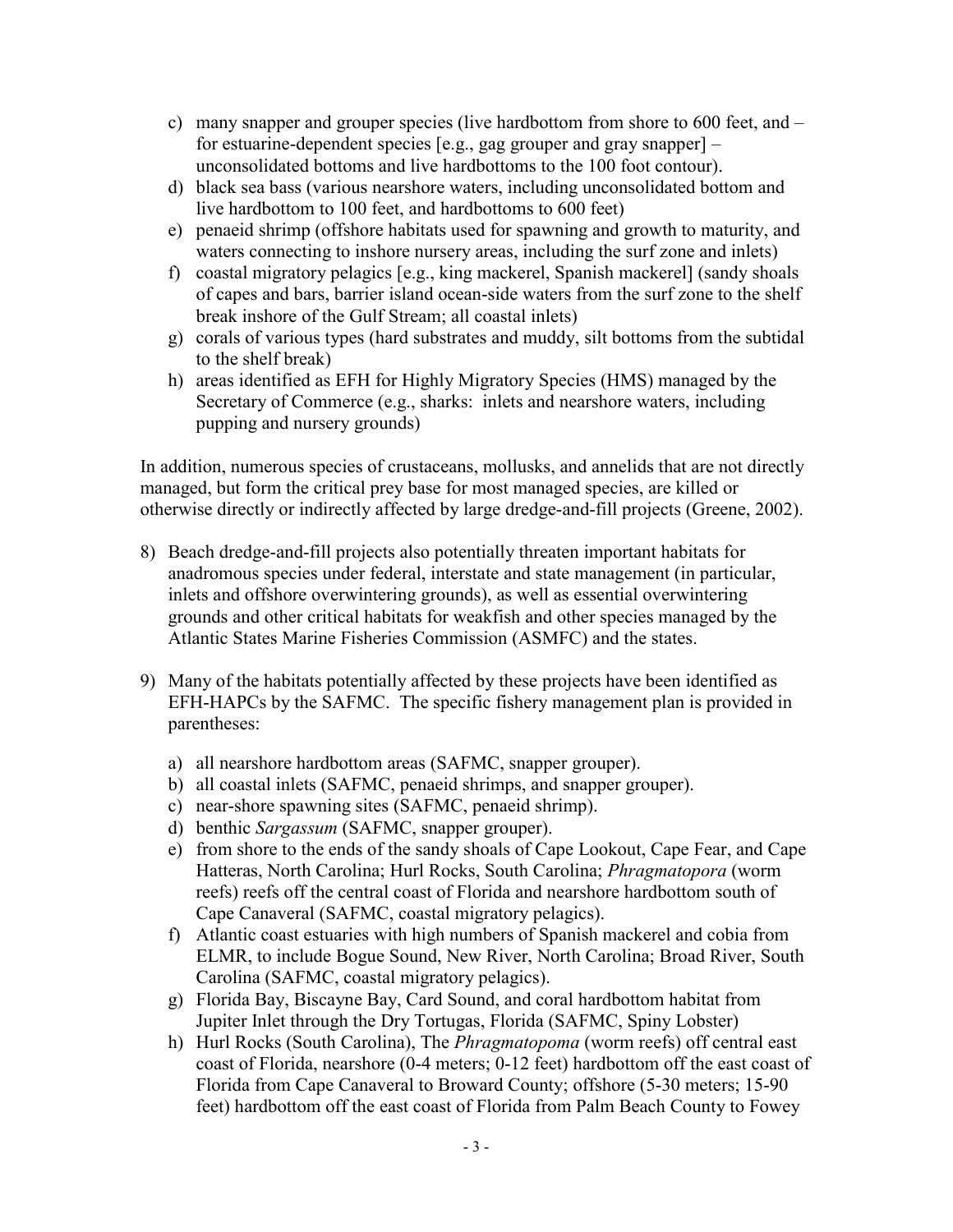Rocks; Biscayne Bay, Florida; Biscayne National Park, Florida; and the Florida Keys National Marine Sanctuary (SAFMC, Coral, Coral Reefs and Live Hardbottom Habitat).

- i) EFH-HAPCs designated for HMS species (e.g., sharks) in the South Atlantic region (NMFS, Highly Migratory Species).
- 10) Habitats likely to be affected by beach dredge-and-fill projects include many recognized in state-level natural resource management plans. Examples of these habitats include Critical Habitat Areas (CHAs) established by the North Carolina Marine Fisheries Commission, either in species-specific Fishery Management Plans (FMPs) or in the North Carolina Coastal Habitat Protection Plan (Deaton *et al.*, 2010).
- 11)Research conducted in east Florida has documented important habitat values for nearshore, hardbottom habitats, which are often buried by beach dredging projects (CSA International, Inc., 2009). These habitats are used by over 500 species of fishes and invertebrates, including juveniles of many reef fishes. Equivalent scientific work is just beginning in other South Atlantic states, but life histories suggest that similar habitat use patterns will be found.

Threats to Marine and Estuarine Resources from Beach Dredge-and-fill Activities and Related Large Coastal Engineering Projects

The SAFMC finds that beach dredge-and-fill activities and related large-scale coastal engineering projects (including inlet alteration projects) and disposal of material for navigational maintenance, threaten or potentially threaten EFH through the following mechanisms:

- 1) Direct mortality, displacement, and altered community structure of benthic organisms at and near sediment dredging sites (Van Dolah *et al.*, 1992; Wilber and Stern, 1992; Van Dolah *et al.*, 1994; Jutte *et al.*, 1999a and b; Greene, 2002; Byrnes *et al.*, 2004a and b; Diaz *et al.*, 2004; Bergquist *et al.*, 2009)
- 2) Direct mortality of fish larvae, as well as other planktonic and nektonic organisms at and near sediment dredging sites due to entrainment and decreased water quality. (Olney and Bilkovic, 1998; Wilber and Clarke, 2001, Greene, 2002).
- 3) Direct mortality, displacement, and altered community structure of organisms at initial sediment fill sites (Rakocinski *et al.*, 1996; Peterson *et al.*, 2000a; Greene, 2002; Posey and Alphin, 2002; Peterson *et al.* 2000b; Peterson *et al.* 2006; Colosio *et al.*, 2007; Leewis *et al.*, 2012; Schlacher *et al.* 2012; Speybroeck *et al.*, 2006; Van Tomme *et al.*, 2013)
- 4) Elevated turbidity and deposition of fine sediments down-current from dredging sites (Dodge *et al.*, 1974; Jordan *et al.*, 2010)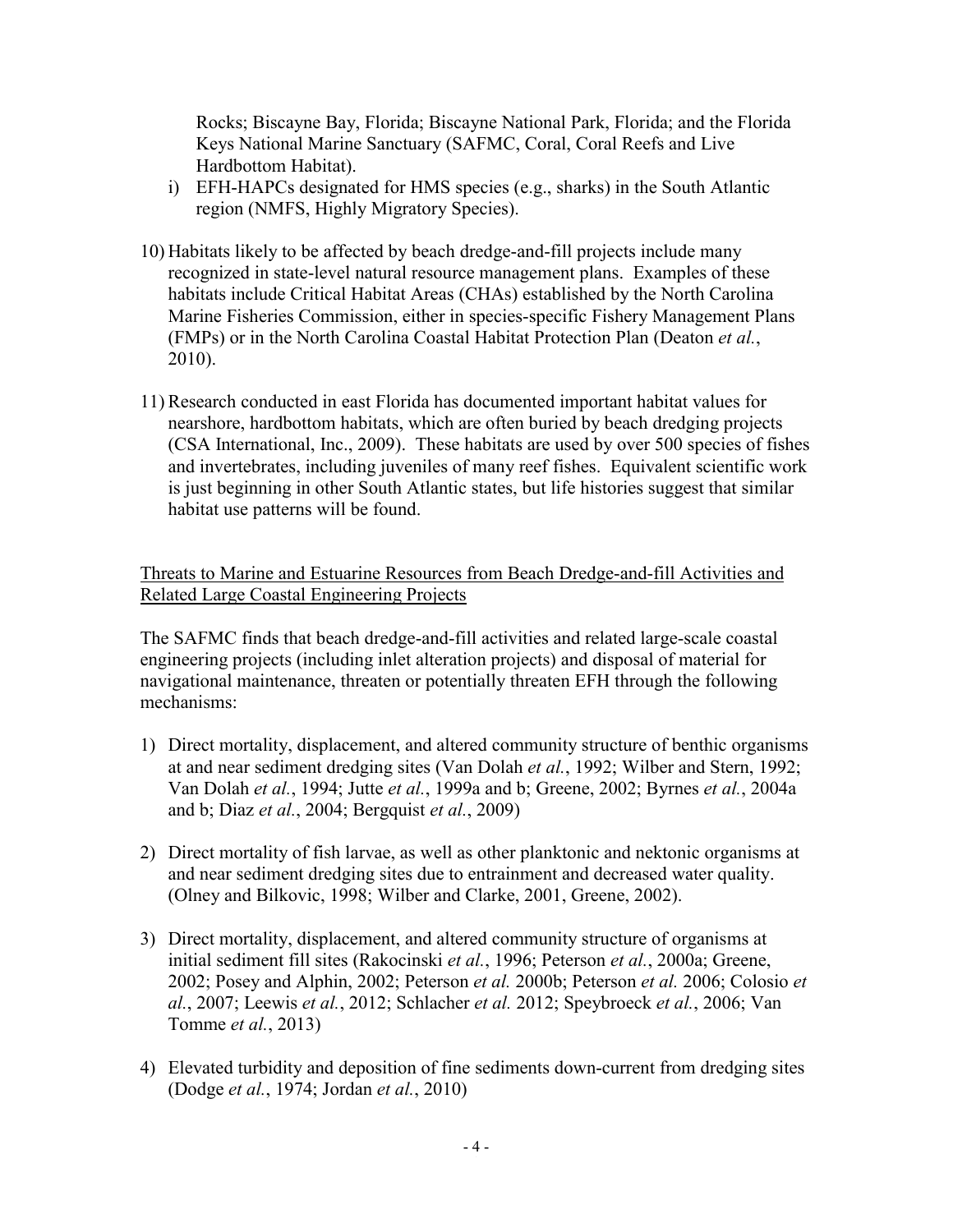- 5) Alteration of seafloor topography and associated current and waves patterns and magnitudes at dredging areas (Greene, 2002; Blake *et al.*, 1996; Byrnes *et al.* 2004a and b; Maa *et al.*, 2004; Finkl and Hobbs, 2009)
- 6) Alteration of seafloor sediment size-frequency distributions at dredging sites, with secondary effects on benthos at those sites (Van Dolah *et al.*, 1992; Van Dolah *et al.*, 1994; Van Dolah *et al.*, 1998; Jutte and Van Dolah, 1999 and 2001; Jutte *et al.*, 2001; Greene, 2002; Jutte *et al.*, 199a and b; Diaz *et al.*, 2004; Nairn *et al.*, 2004; Bergquist *et al.*, 2009; Xu *et al.*, 2014)
- 7) Decreased primary productivity at dredged sites due to greater depths and increased turbidity (Greene, 2002)
- 8) Increased deposition of fine-grained sediments and organic matter in dredged areas, potentially resulting in decreased dissolved oxygen and increased hydrogen sulphide levels (Greene, 2002; Byrnes *et al.*, 2004a and b; Bergquist *et al.*, 2009)
- 9) Elevated turbidity in and near initial fill sites, especially in the surf zone, and deposition of fine sediment down-current from initial fill sites (Peterson *et al.*, 2000a and b; Greene, 2002; Speybroeck *et al.*, 2006)
- 10) Alteration of nearshore topography and current and wave patterns and magnitudes associated with fill (Greene, 2002; Benedet *et al.* 2004; Speybroeck *et al.*, 2006; Hartog *et al.*, 2008)
- 11) Movement of deposited sediment away from initial fill sites, especially onto hardbottoms (Nelson, 1989; Greene, 2002; Speybroeck *et al.*, 2006; Jordan *et al.*, 2010)
- 12) Alteration of large-scale sediment budgets, sediment movement patterns and feeding and other ecological relationships, including the potential for cascading disturbance effects (Peterson *et al.*, 2000a; Greene, 2002; Benedet *et al.*, 2004; Nairn *et al.*, 2004; Speybroeck *et al.*, 2006)
- 13) Alteration of large-scale movement patterns of water, with secondary effects on water quality and biota (Greene, 2002; Nairn *et al.*, 2004; Hartog *et al.*, 2008)
- 14) Alteration of movement patterns and successful inlet passage for larvae, post-larvae, juveniles and adults of marine and estuarine organisms (Greene, 2002)
- 15) Alteration of long-term shoreline migration patterns (inducing further ecological cascades with consequences that are difficult to predict) (Greene, 2002)
- 16) Exacerbation of transport and/or biological uptake of toxicants and other pollutants released at either dredge or fill sites (Greene, 2002)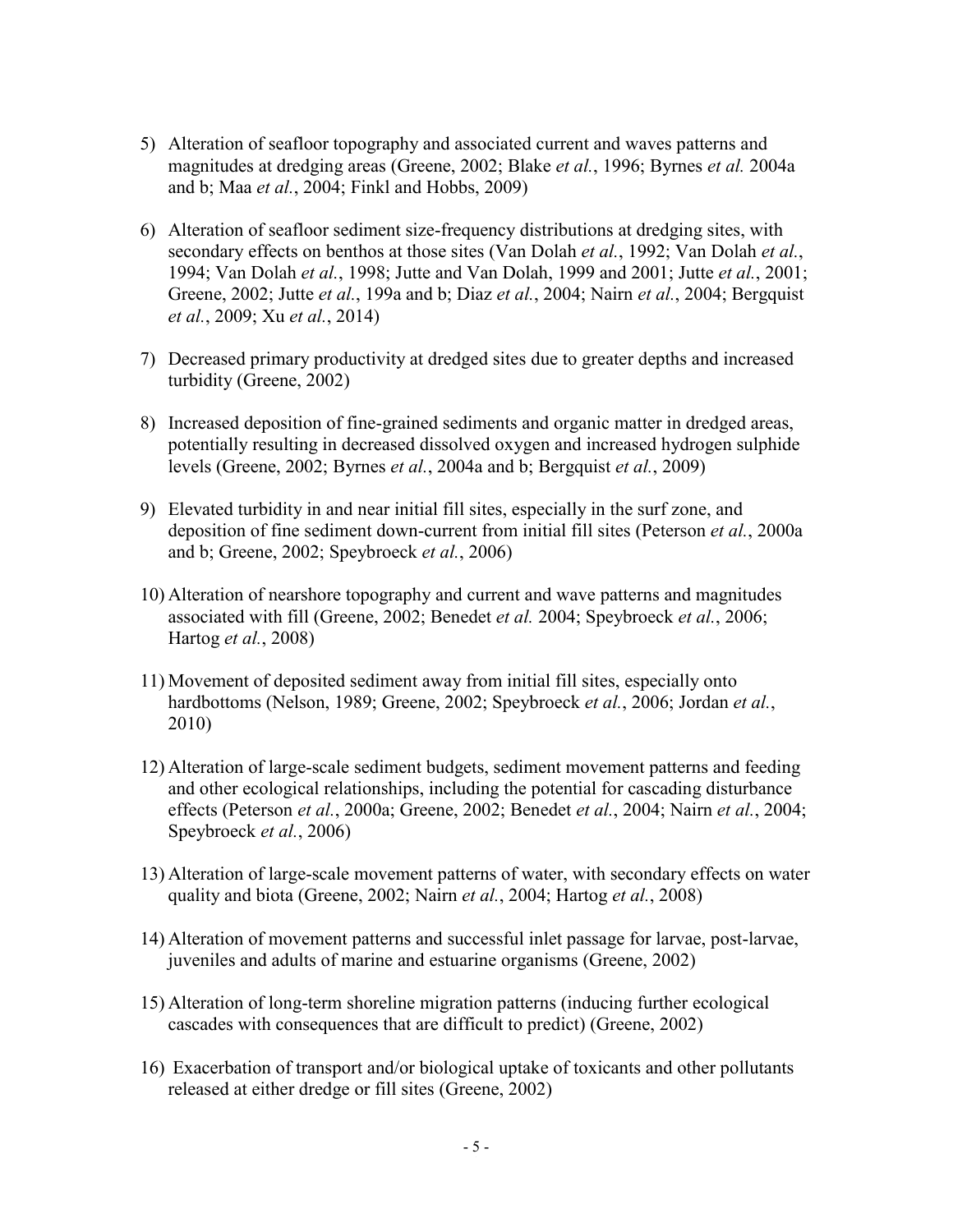In addition, the interactions between cumulative and direct (sub-lethal) effects among the above factors likely trigger non-linear impacts that are completely unstudied.

## SAFMC Policies for Beach Dredge-and-fill Projects and Related Large Coastal Engineering Projects

## **Recommendations:**

The SAFMC establishes the following general policies related to large-scale beach dredge-and-fill and related projects, to clarify and augment the general policies already adopted in the Habitat Plan and Comprehensive Habitat Amendment (SAFMC 1998a; SAFMC 1998b):

- 1) For each project, a comprehensive environmental document should be prepared based on the best available information, and should include:
	- a) Defined areas of direct and indirect impact, using guidance provided in 40 CFR Section 1508.8 Effects. Areas of direct impact should at a minimum include the borrow sites (dredged or mined areas), the beach/nearshore sites (fill areas), and the Equilibrated Toe of Fill. Areas of indirect impact should at a minimum include the areas adjacent to direct impact areas that would be affected by indirect project impacts.
	- b) Defined direct and indirect project impacts using guidance provided in 40 CFR Section 1508.8 Effects. Direct impacts should at a minimum include burial and smothering. Indirect impacts should at a minimum include turbidity and sedimentation.
	- c) Baseline surveys designed with appropriate methodology to adequately document pre-project conditions for biological, physical and water resources in both direct and indirect impact areas. Baseline surveys should follow the BACI (Before-After, Control-Impact) sampling framework (Stewart-Oaten 1986). Biological resources at a minimum include benthic infauna and epifauna, SAV, hard bottom habitat, hard bottom-dependent species, coral reef habitat, and coral reefdependent species (e.g., corals, octocorals). Physical and water resources at a minimum include topography, bathymetry, water quality (turbidity, sedimentation, total suspended solids and dissolved oxygen) and sediment characteristics (grain size, sorting, and mineralogy).
	- d) A full range of alternatives, including alternatives that may minimize future need for additional nourishment activities (e.g., sand bypass).
	- e) Impact assessment for each alternative using ecologically conservative assumptions and worst case scenarios, to include the following components:
		- i. Identification of avoidance and minimization efforts.
		- ii. Identification of the direct and indirect project impacts that cannot be avoided or minimized, using appropriately designed baseline surveys identified in c) above.
		- iii. Identification of cumulative impacts that at a minimum includes impacts associated with other beach dredge-and-fill projects, as well as any other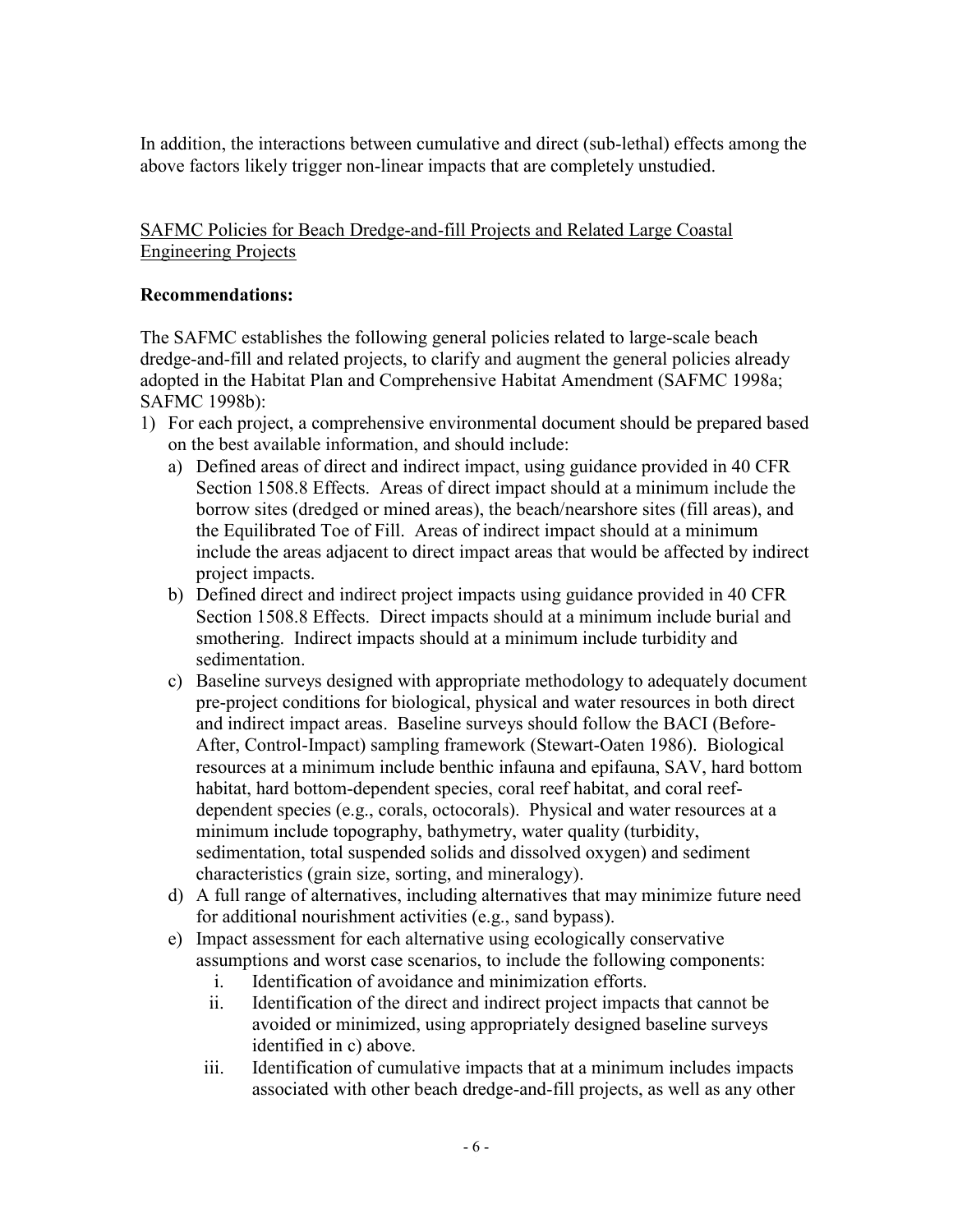large-scale coastal engineering projects that are both geographically and ecologically related.

- f) A compensatory mitigation plan for the preferred alternative to include the following components:
	- i. Calculation of the direct and indirect project impacts that cannot be avoided or minimized as identified in e) ii. above, and a detailed explanation of how direct and indirect project impact calculations were derived.
	- ii. Calculation of cumulative impacts as identified in e) iii. above, and a detailed explanation of how cumulative impact calculations were derived.
	- iii. Assessment of mitigation amounts for direct and indirect project impacts and cumulative impacts (based on impact calculations from f) i. and ii. above), determined by use of a functional assessment, ratio, or other tool. Include a detailed explanation of how mitigation amounts were assessed.
	- iv. Identification of the compensatory mitigation actions that will be taken to compensate for project impacts. Compensatory mitigation actions should compensate for all reasonably predictable direct, indirect, and cumulative impacts on biological, physical and water resources, taking into account uncertainty about these effects, and should be local, up-front and in-kind.
	- v. Monitoring plan for compensatory mitigation actions designed with appropriate methodology to adequately detect and document mitigation success.
- g) A during-construction monitoring plan as deemed necessary for a specific project, designed with appropriate methodology to adequately detect and document both direct and indirect project impacts. Monitoring plans should follow the BACI sampling framework.
- h) A post-construction monitoring plan for biological, physical and water resources designed with appropriate methodology to adequately detect and document both direct and indirect project impacts. Monitoring plans should follow the BACI sampling framework. Post-construction monitoring should include quantitative comparisons of abundance, biomass, species diversity, and community composition in direct and indirect impact area and reference (control) areas before and after dredge-and-fill operations.
- 2) Fill material should match the sediment characteristics of the recipient beach as closely as possible.
- 3) Dredging should be limited to bathymetric peaks (rather than depressions or level sea bottom) in areas characterized by strong currents and sand movement, in order to increase sediment infilling rates and decrease the duration of impacts to benthic habitats.
- 4) Dredging should be limited to the shallowest depths possible to minimize changes in wave energy and currents, thus reducing the likelihood of infilling with fine-grained sediments.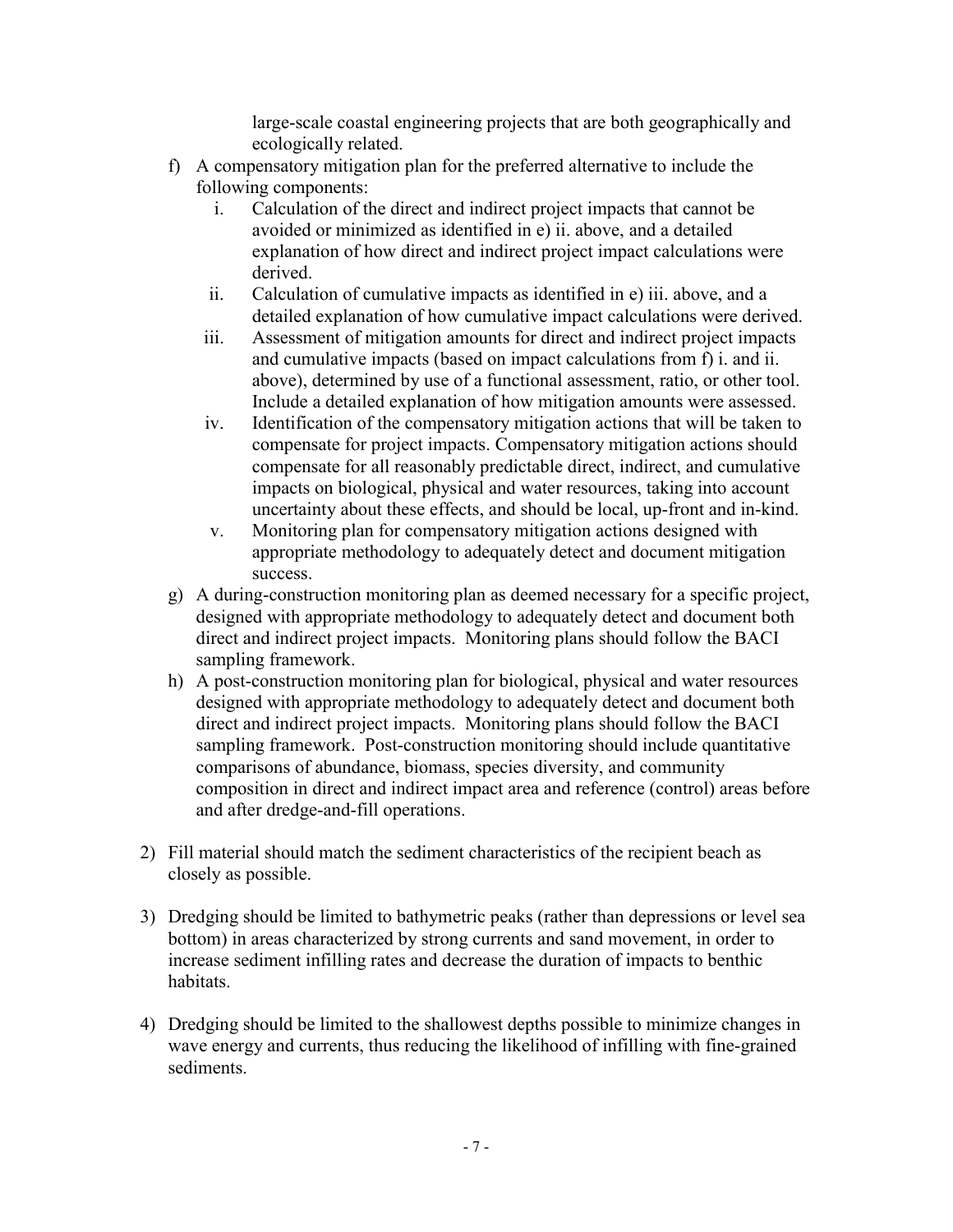#### **Literature Cited**

- Benedet, L. C, W. Finkl, T. Campbell, and A. Klein. 2004. Predicting the effect of beach nourishment and cross-shore sediment variation on beach morphodynamic assessment. Coastal Engineering 51:839-861.
- Bergquist, D.C., Crowe, S.E., Levisen, M., Van Dolah, R.F., 2009. Change and Recovery of Physical and Biological Characteristics of the Borrow Area Impacted by the 2007 Folly Beach Emergency Renourishment Project. Final Report, prepared by the South Carolina Marine Resources Research Institute, South Carolina Marine Resources Division, Charleston, SC for the US Army Corps of Engineers, Charleston District, p. 70.
- Blake, N.J., L.J. Doyle, and J.J. Culter. 1996. Impacts and direct effects of sand dredging for beach renourishment on the benthic organisms and geology of the west Florida shelf. Contract #14-35-0001-30644. US Dept. of Interior, MMA, Office of International Activities and Marine Minerals. 109 p.
- Byrnes, M.R., R.M. Hammer, T.D. Thibaut, and D.B. Snyder. 2004a. Effects of sand mining on physical processes and biological communities offshore New Jersey, U.S.A. Journal of Coastal Research 20(1): 25-43.
- Byrnes, M.R., R.M. Hammer, T.D. Thibaut, and D.B. Snyder. 2004b. Physical and biological effects of sand mining offshore Alabama, U.S.A. Journal of Coastal Research 20(1): 6-24.
- CSA International, Inc. 2009. Ecological functions of nearshore hardbottom habitat in east Florida: A literature synthesis. Prepared for the Florida Department of Environmental Protection Bureau of Beaches and Coastal Systems, Tallahassee, FL 186 pp. plus appendices. <http://www.dep.state.fl.us/beaches/publications/pdf/EFNHBE.pdf>
- Colosio, F., Abbiati, M., Airoldi, L., 2007. Effects of beach nourishment on sediments and benthic assemblages. Marine Pollution Bulletin 54: 1197–1206.
- Deaton, A.S., W.S. Chappell, K. Hart, J. O'Neal, and B. Boutin. 2010. North Carolina Coastal Habitat Protection Plan. North Carolina Department of Environment and Natural Resources. Division of Marine Fisheries, NC. 639 pp. <http://portal.ncdenr.org/web/mf/59>
- Diaz, R. J., G. R. Cutter, Jr., and C. H. Hobbs. 2004. Potential Impacts of Sand Mining Offshore of Maryland and Delaware: Part 2-Biological Considerations. Journal of Coastal Research 20(1): 61-69.
- Dodge, R.E., R.C. Aller and J. Thomson. 1974. Coral growth related to resuspension of bottom sediments. Nature 247: 574-576.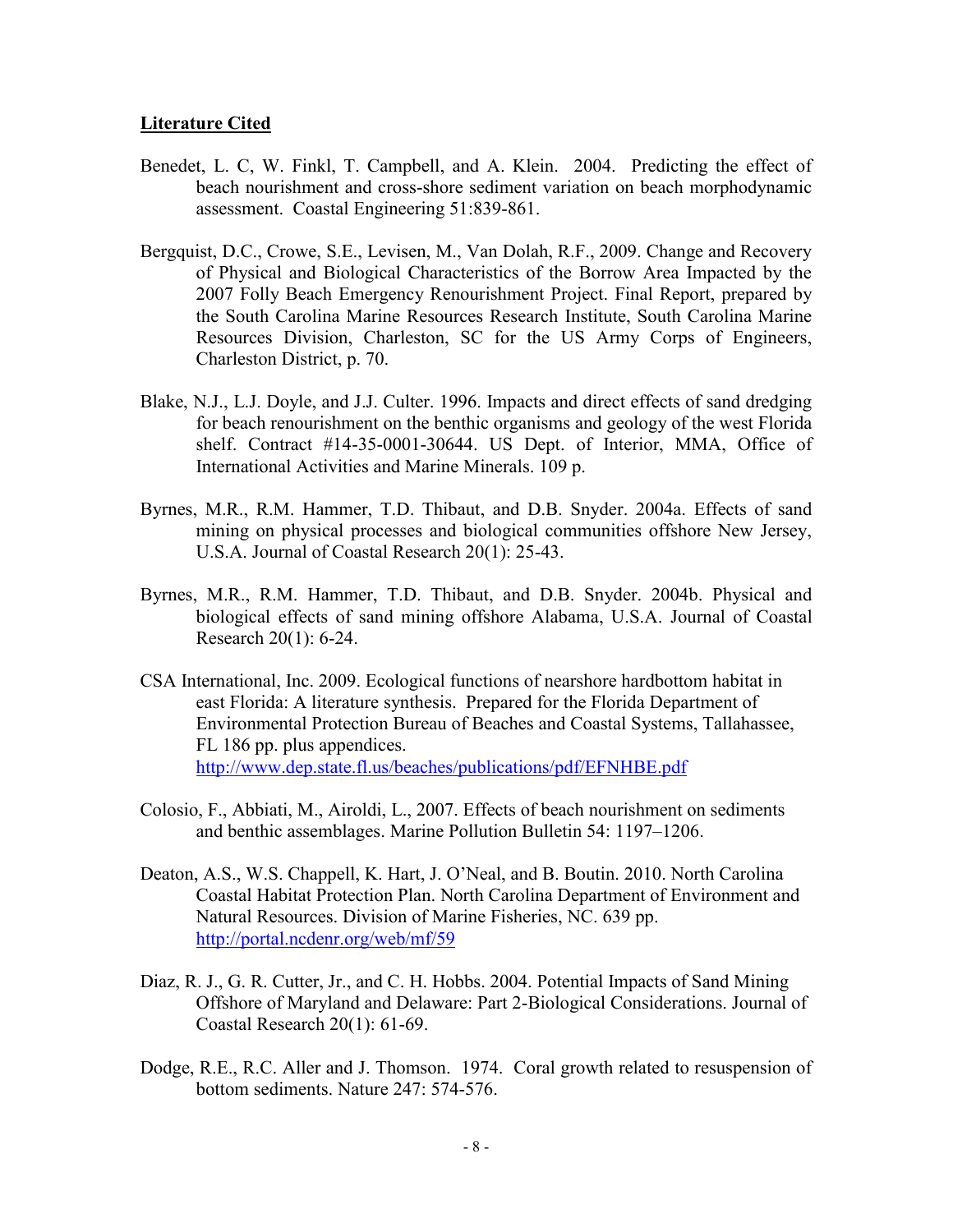- Finkl, C.W. and C.H. Hobbs, III. 2009. Mining sand on the continental shelf of the Atlantic and Gulf coasts of the U.S. Marine Georesources and Geotechnology 27: 230-253.
- Hackney, C.T., M. Posey, S. Ross and A. Norris. 1996. A review and synthesis of data on surf zone fishes and invertebrates in the South Atlantic Bight and the potential impacts from beach renourishment. Report to the U.S. Army Corps of Engineers, Wilmington District.
- Hartog, W.M., L. Benedet, D.R. Walstra, M. van Koningsveld, M.J. F. Stive, and C.W. Finkl. 2008. Mechanisms that influence the performance of beach nourishment: A case study in Delray Beach, Florida, U.S.A. Journal of Coastal Research:24: 1304-1319.
- Jordan, L.K.B., K.W. Banks. L.E. Fisher, B.K. Walker, and D.S. Gilliam. 2010. Elevated sedimentation on coral reefs adjacent to a beach nourishment project. Marine Pollution Bulletin 20:261-271
- Jutte, P.C. and R.F. VanDolah. 1999. An Assessment of Benthic Infaunal Assemblages and Sediments in the Joiner Bank and Gaskin Banks Borrow Areas for the Hilton Head Beach Renourishment Project. Final Report – Year 1. Prepared by the Marine Resources Division, South Carolina Department of Natural Resources for Olsen Associates, Inc. And the Town of Hilton Head Island.
- Jutte, P.C., R.F. Van Dolah and M.V. Levisen. 1999a. An environmental monitoring study of the Myrtle Beach Renourishment Project: Physical and biological assessment of offshore sand borrow sites - Phase I. - Cherry Grove to North Myrtle Beach. Final Report. Prepared by the Marine Resources Division, South Carolina Department of Natural Resources for U.S. Army Corps of Engineers, Charleston, S.C.
- Jutte, P.C., R.F. Van Dolah, and M.V. Levisen. 1999b. An environmental monitoring study of the Myrtle Beach Renourishment Project: Intertidal benthic community assessment of Phase II.-Myrtle Beach. Supplemental Report. Prepared by the Marine Resources Division, South Carolina Department of Natural Resources for U.S. Army Corps of Engineers, Charleston, S.C.
- Jutte, P.C. and R. Van Dolah. 2001. An environmental monitoring study of the Myrtle Beach Renourishment Project: Physical and biological assessment of offshore sand borrow sites - Phase II. Cane South borrow area. Final Report. Prepared by the Marine Resources Division, South Carolina Department of Natural Resources for U.S. Army Corps of Engineers, Charleston, S.C.
- Jutte, P.C., L.E. Zimmerman, and R. Van Dolah. 2001. An environmental monitoring study of the Myrtle Beach Renourishment Project: Physical and biological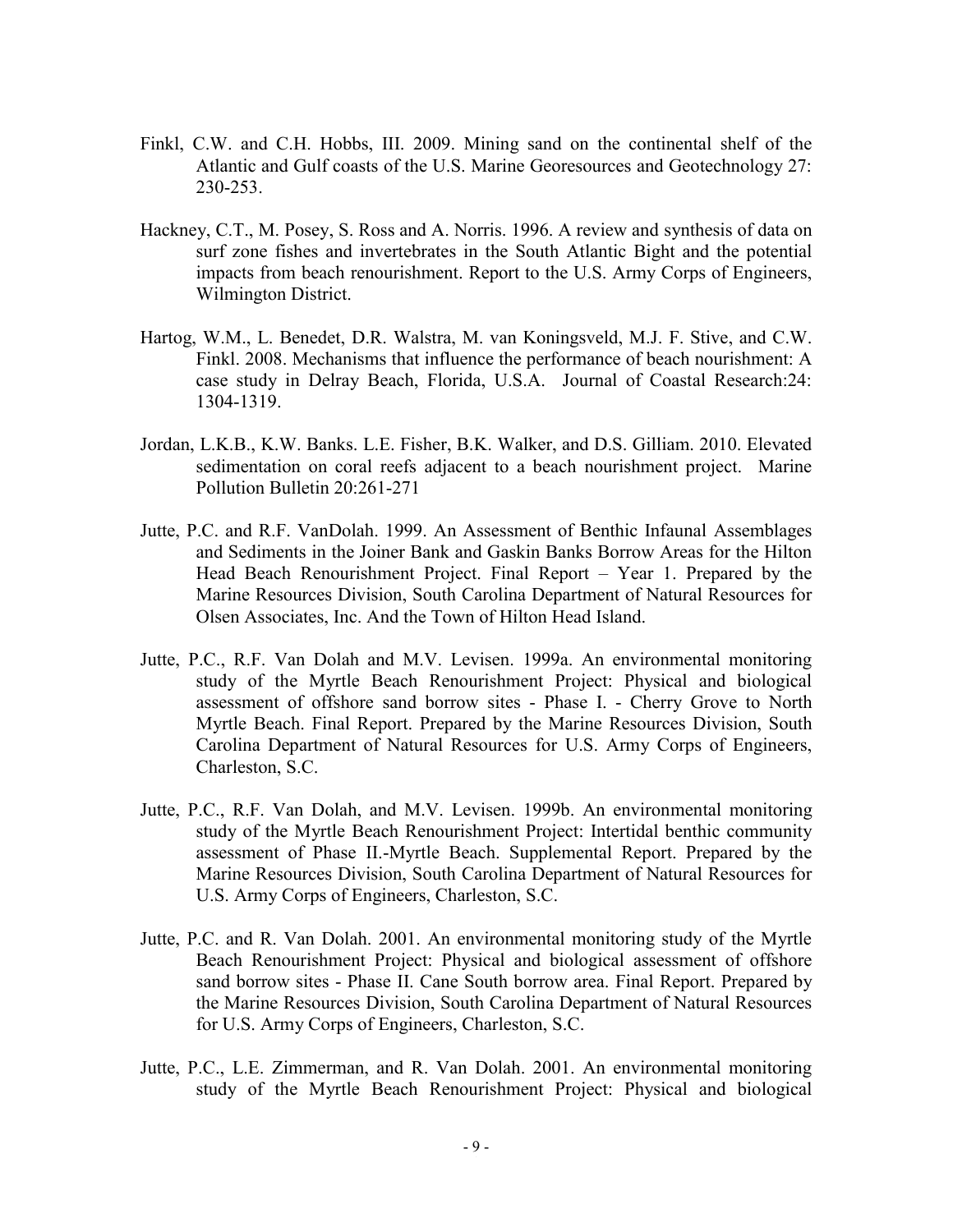assessment of offshore sand borrow sites - Phase III.- Surfside borrow area. Final Report. Prepared by the Marine Resources Division, South Carolina Department of Natural Resources for U.S. Army Corps of Engineers, Charleston, S.C.

- Leewis, L., P.M. van Bodegom, J. Rozema, and G.M. Janssen. 2012. Does beach nourishment have long-term effects on intertidal macroinvertebrate species abundance? Estuarine, Coastal and Shelf Science 113: 172-181.
- Maa, J.P-Y., C. H. Hobbs, III, S.C. Kim, and E. Wei. 2004. Potential impacts of sand mining offshore of Maryland and Delaware: Part 1 – Impacts on Physical Oceanographic Processes. J. Coastal Research 20: 44-60.
- Nairn, R., J.A. Johnson, D. Hardin, and J. Michel. 2004. A biological and physical monitoring program to evaluate long-term impacts from sand dredging operations in the United States outer continental shelf. Journal of Coastal Research 20(1): 126-137.
- Olney, J., Sr. and Bilkovic, D.M., 1998. Literature survey of reproductive finfish and icthyoplankton present in the proposed sand mining locations within the middle Atlantic bight. *In:* Hobbs, C. H., III, (Project Manager) 2000, *Environmental Survey of Potential Sand Resource Sites Offshore Delaware and Maryland,* Final Project Report to the Minerals Management Service, OCS Study 2000-055, Virginia Institute of Marine Science, Gloucester Point, VA.
- Peterson, C.H., D.H.M. Hickerson and G.G. Johnson. 2000a. Short-term consequences of nourishment and bulldozing on the dominant large invertebrates of a sandy beach. J. Coastal Res. 16(2): 368-378.
- Peterson C.H., H.C. Summerson, E. Thomson, H.S. Lenihan, J. Grabowski, L. Manning, F. Micheli, G. Johnson. 2000b. Synthesis of linkages between benthic and fish communities as a key to protecting essential fish habitat. Bull. Mar. Sci. 66: 759– 774.
- Peterson, C.H., Bishop, M.J., Johnson, G.A., D'Anna, L.M., Manning, L.M., 2006. Exploiting beach filling as an unaffordable experiment: benthic intertidal impacts propagating upwards to shorebirds. Journal of Experimental Marine Biology and Ecology 338: 205-221.
- Posey, M. and T. Alphin. 2002. Resilience and stability in an offshore benthic community: Responses to sediment borrow activities and hurricane disturbance. J. Coastal Research 18(4): 685-687.
- Rakocinski, C.F., R.W. Heard, S.E. LeCroy, J.A. McLelland, and T. Simons. 1996. Responses by macrobenthic assemblages to extensive beach restoration at Perdido Key, Florida, U.S.A. Journal of Coastal Research 12(1): 326–353.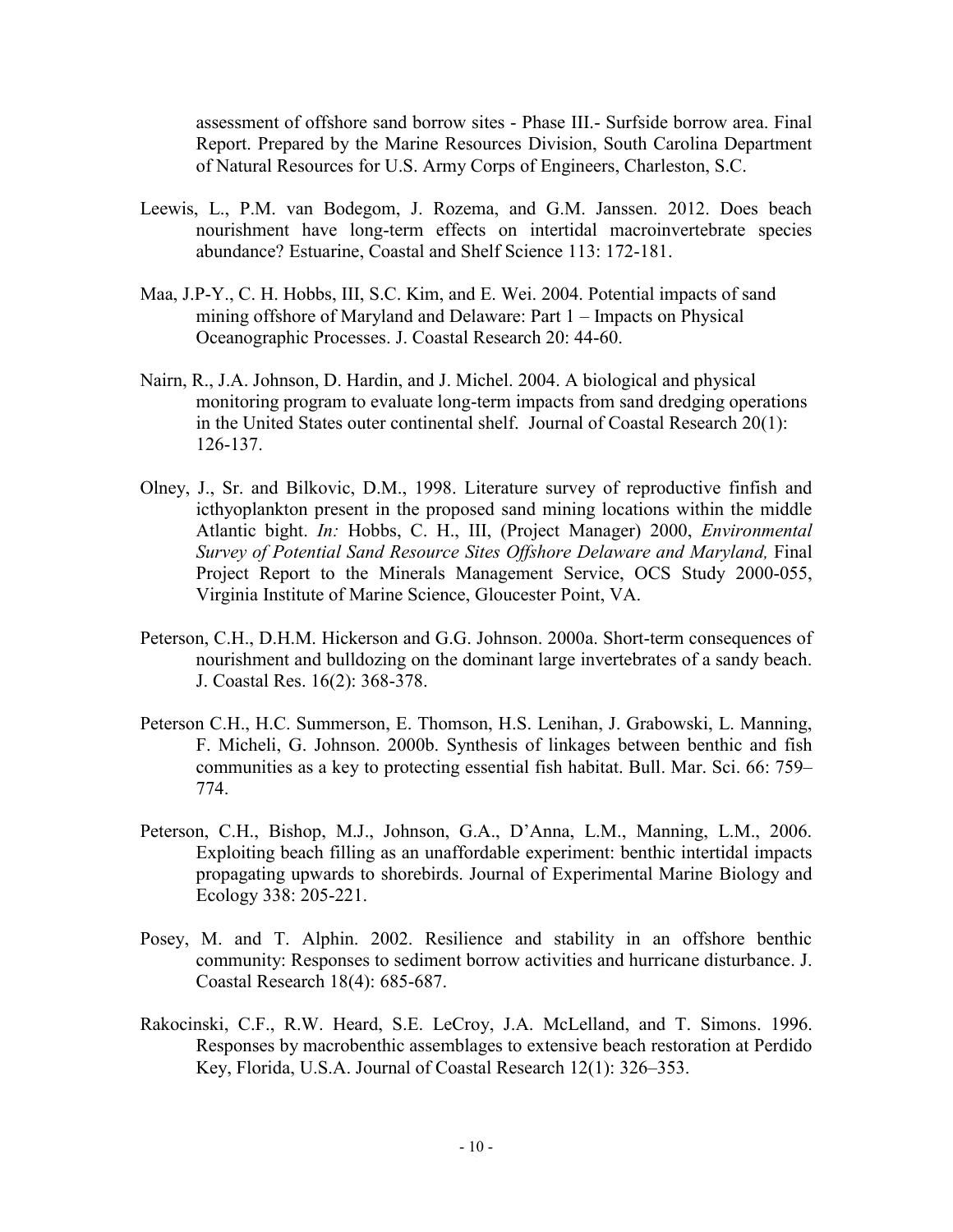- Schlacher, T.A., R. Noriega, A. Jones, and T. Dye. 2012. The effects of beach nourishment on benthic invertebrates in eastern Australia: Impacts and variable recovery. Science of the Total Environment, pp. 411-417.
- SAFMC. 1998a. Final habitat plan for the South Atlantic region: Essential Fish Habitat requirements for fishery management plans of the South Atlantic Fishery Management Council. 457 pp. plus appendices.
- SAFMC. 1998b. Final Comprehensive Amendment Addressing Essential Fish Habitat in Fishery Management Plans of the South Atlantic Region. Including a Final Environmental Impact Statement /Supplemental Environmental Impact Statement, Initial Regulatory Flexibility Analysis, Regulatory Impact Review, and Social Impact Assessment/Fishery Impact Statement. South Atlantic Fishery Management Council, 1 Southpark Circle, Ste 306, Charleston, S.C. 29407-4699. 136 pp.
- Speybroeck, J., Bonte, D., Courtens, W., Gheskiere, T., Grootaert, P., Maelfait, J.-P., Mathys, M., Provoost, S., Sabbe, K., Stienen, E. W.M., Lancker, V. V., Vincx, M. and Degraer, S. 2006. Beach nourishment: an ecologically sound coastal defence alternative? A review. Aquatic Conservation: Mar. Freshw. Ecosyst. 16: 419–435.
- Van Dolah, R.F., P.H. Wendt, R. M. Martore, M.V. Levisen, and W.A. Roumillat. 1992. A Physical and Biological Monitoring Study of the Hilton Head Beach Nourishment Project. Unpublished report prepared by South Carolina Wildlife and Marine Resources Department for Town of Hilton Head Island, S.C.
- Van Dolah, R.F., R.M. Martore, A.E. Lynch, M.V. Levisen, P.H. Wendt, D.J. Whitaker, and W.D. Anderson. 1994. Final Report: Environmental Evaluation of the Folly Beach Nourishment Project. U.S. Army Corps of Engineers, Charleston District, Charleston, SC.
- Van Dolah, R.F., B.J. Digre, P.T. Gayes, P. Donovan-Ealy, and M.W. Dowd. 1998. An evaluation of physical recovery rates in sand borrow sites used for beach nourishment projects in South Carolina. Final Report, Marine Resources Research Institute, South Carolina Marine Resources Division, Charleston, South Carolina Center for Marine and Wetland Studies, Coastal Carolina University, Conway, South Carolina; U.S. Army Corps of Engineers, Charleston District, South Carolina submitted to the Minerals Management Service. 77 pp.
- Van Tomme, J., S.V. Eede, J. Speybroeck, S. Degraer, and M. Vincx. 2013. Macrofaunal Sediment selectivity considerations for beach nourishment programmes. Marine Environmental Research 84: 10-16.
- Wilber, D.H., and Clarke, D.G. 2001. Biological effects of suspended sediments: a review of suspended sediment impacts on fish and shellfish with relation to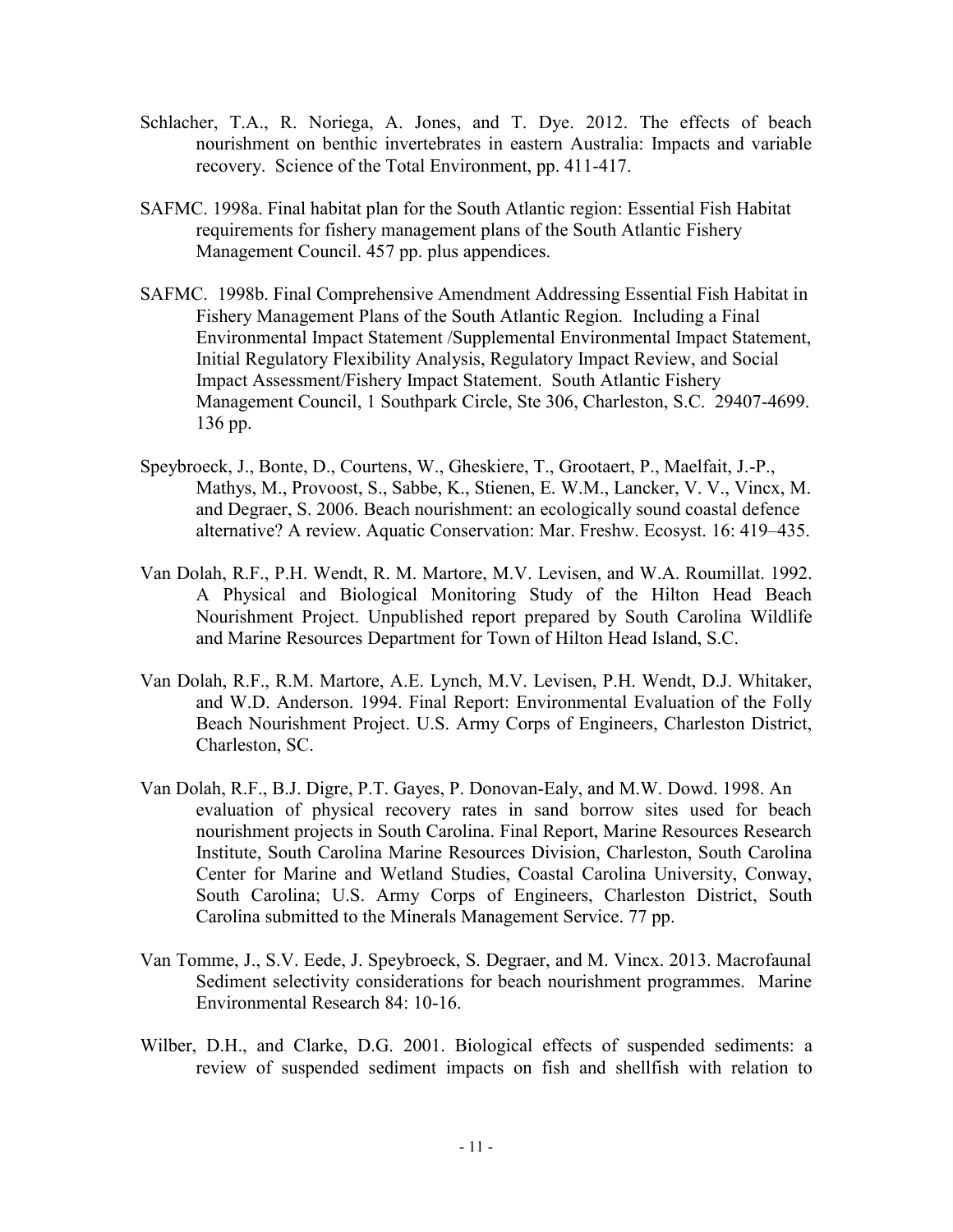dredging activities in estuaries. North American Journal of Fisheries Management, 21(4): 855-875.

- Wilber, P. and Stern, M. 1992. A re-examination of infaunal studies that accompany beach nourishment projects. Proc. 1992 Natl. Conf. Beach Preserv. Tech. pp: 242-256.
- Xu, K., D. Sanger, G. Riekerk, S. Crowe, and R.F. Van Dolah. 2014. Seabed texture and composition changes offshore of Port Royal Sound, South Carolina before and after the dredging for beach nourishment. Estuarine, Coastal and Shelf Science 149: 57-67.

#### **Additional Literature Sources**

- Bergquist, D.C. and S. Crowe. 2009. Using Historical Data and Meta-analyses to Improve Monitoring and Management of Beach Nourishment in South Carolina. Final Report. Submitted to South Carolina Department of Health and Environmental Control, Office of Ocean and Coastal Resource Management.
- Butler IV, M. J., J. H. Hunt, W. F. Herrnkind, M. J. Childress, R. Bertelsen, W. Sharp, T. Matthews, J. M. Field, and H.G. Marshall. 1995. Cascading disturbances in Florida Bay, U.S.A.: cyanobacteria blooms, sponge mortality, and implications for juvenile spiny lobsters Panulirus argus. Mar. Ecol. Prog. Ser. 129:119-125.
- Florida Department of Environmental Protection/ Bureau of Beaches And Coastal Systems. 2008. Strategic Beach Management Plan. http://dep.state.fl.us/beaches/
- Georgia Department of Natural Resources/ Coastal Resources Division. 1979 (Revised July, 2013). The Shore Protection Act (O.C.G.A. 12-5-230 et seq.). http://coastalgadnr.org/print/1997
- Gilmore, R.G., Jr. 1977. Fishes of the Indian River Lagoon and adjacent waters, Florida. Bull. Fl. St. Mus. Bio. Sci. 22(3), 147 pp.
- Gilmore, R.G., Jr. 1992. Striped croaker, Bairdiella sanctaeluciae. pp. 218-222. In C. R. Gilbert, ed. Rare and endangered biota of Florida. II. Fishes. Univ. Press of Florida, Gainesville, FL, 242 pp.
- Hackney, C.T., M. Posey, S. Ross and A. Norris. 1996. A review and synthesis of data on surf zone fishes and invertebrates in the South Atlantic Bight and the potential impacts from beach renourishment. Report to the U.S. Army Corps of Engineers, Wilmington District.
- Kirtley, D.W. and W.F. Tanner. 1968. Sabellariid worms: builders of a major reef type. J. Sed. Petrol. 38(1):73-78.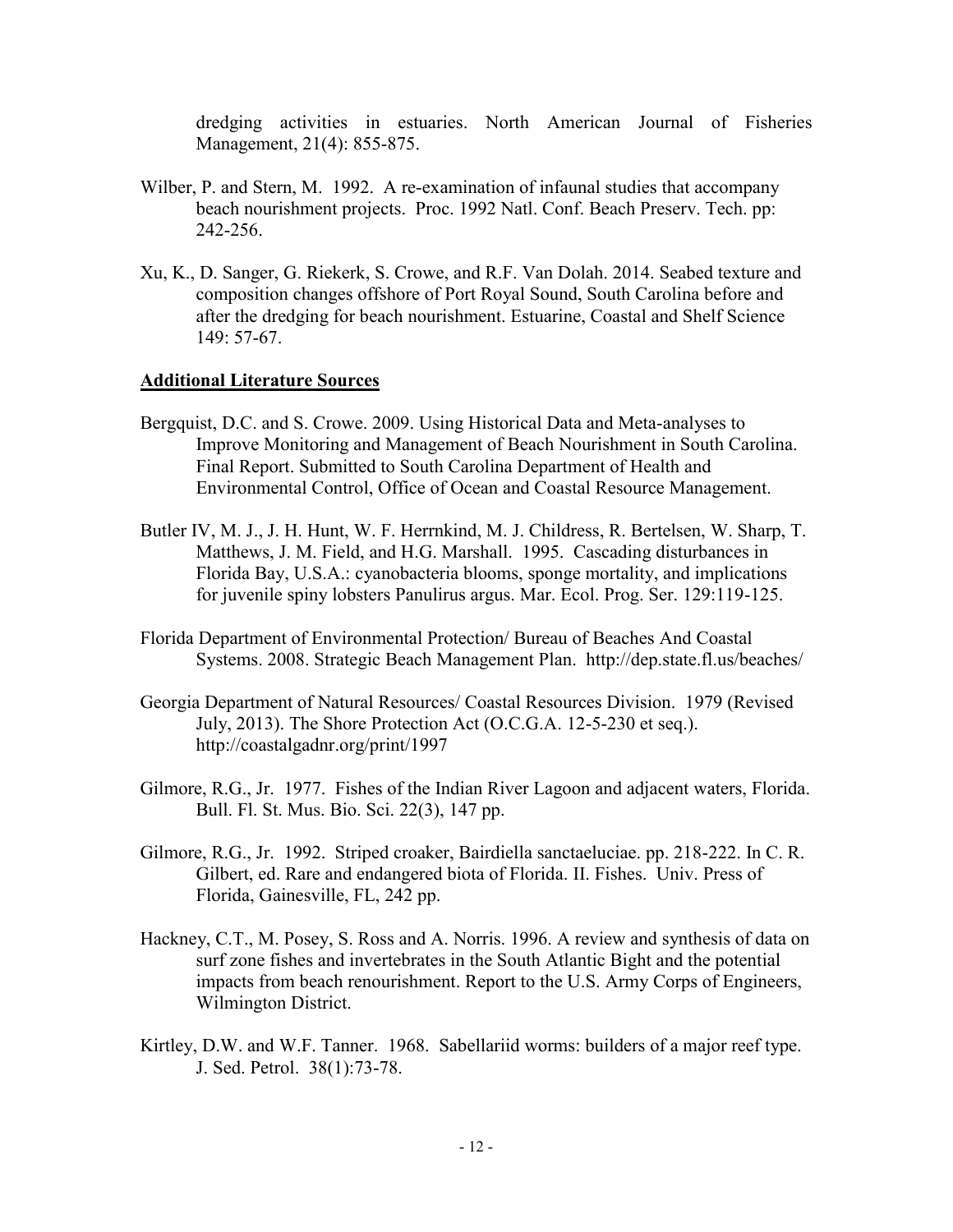- Lindeman, K.C. 1997. Comparative management of beach systems of Florida and the Antilles: applications using ecological assessment and decision support procedures. pp.134-164. In: G. Cambers, ed. Managing beach resources in the smaller Caribbean islands. UNESCO Coastal Region  $&$  Small Island Papers  $# 1$ , 269 p.
- Lindeman, K.C. and D.B. Snyder. 1999. Nearshore hardbottom fishes of southeast Florida and effects of habitat burial caused by dredging. Fish. Bull. 97(3):508- 525.
- Michel, J. 2004. Regional management strategies for federal offshore borrow areas, U.S. east and Gulf of Mexico coasts. Journal of Coastal Research, 20(1), 149–154. West Palm Beach (Florida), ISSN 0749-0208.
- Nelson, W.G. and L. Demetriades. 1992. Peracariids associated with sabellariid worm rock (Phragmatopoma lapidosa Kinberg) at Sebastian Inlet, Florida, U.S.A. J. Crust. Bio. 12(4):647-654.
- Nelson W.G. 1993. Beach restoration in the Southeastern US: environmental effects and biological monitoring. Ocean and Coastal Management 19: 157–182.
- Nordstrom, K. 2005. Beach Nourishment and Coastal Habitats: Research Needs to Improve Compatibility. Restoration Ecology Vol. 13, No. 1, pp. 215–222.
- North Carolina Department of Environment and Natural Resources/ Division of Coastal Management. North Carolina Administrative Code Title 15A, Chapter 7, Coast Management, Subchapter 7H, Section .0300 - Ocean Hazard Areas, Subsection .0312 Technical Standards For Beach Fill Projects. http://dcm2.enr.state.nc.us/rules/current.htm
- Odum, W.E. 1982. Environmental degradation and the tyranny of small decisions. BioScience 32(9):728-29.
- Pandolfi, J., D.R. Robertson, and D.R. Kirtley. 1998. Sabellariid worms: builders of a major reef type. Coral Reefs 17:120.
- Sedberry, G.R. and R.F. Van Dolah. 1984. Demersal fish assemblages associated with hard-bottom habitat in the South Atlantic Bight of the U. S. A. Environ. Biol. Fishes 11(4):241-258.
- South Carolina Department Health and Environmental Control/ Ocean and Coastal Resource Management. 1992. South Carolina's Beachfront Management Plan. https://www.scdhec.gov/environment/ocrm/docs/BFMP/State\_BFMP.pdf
- SCDHEC/OCRM. 2010. Adapting to Shoreline Change: A Foundation for Improved Management and Planning in South Carolina. Final Report of the Shoreline